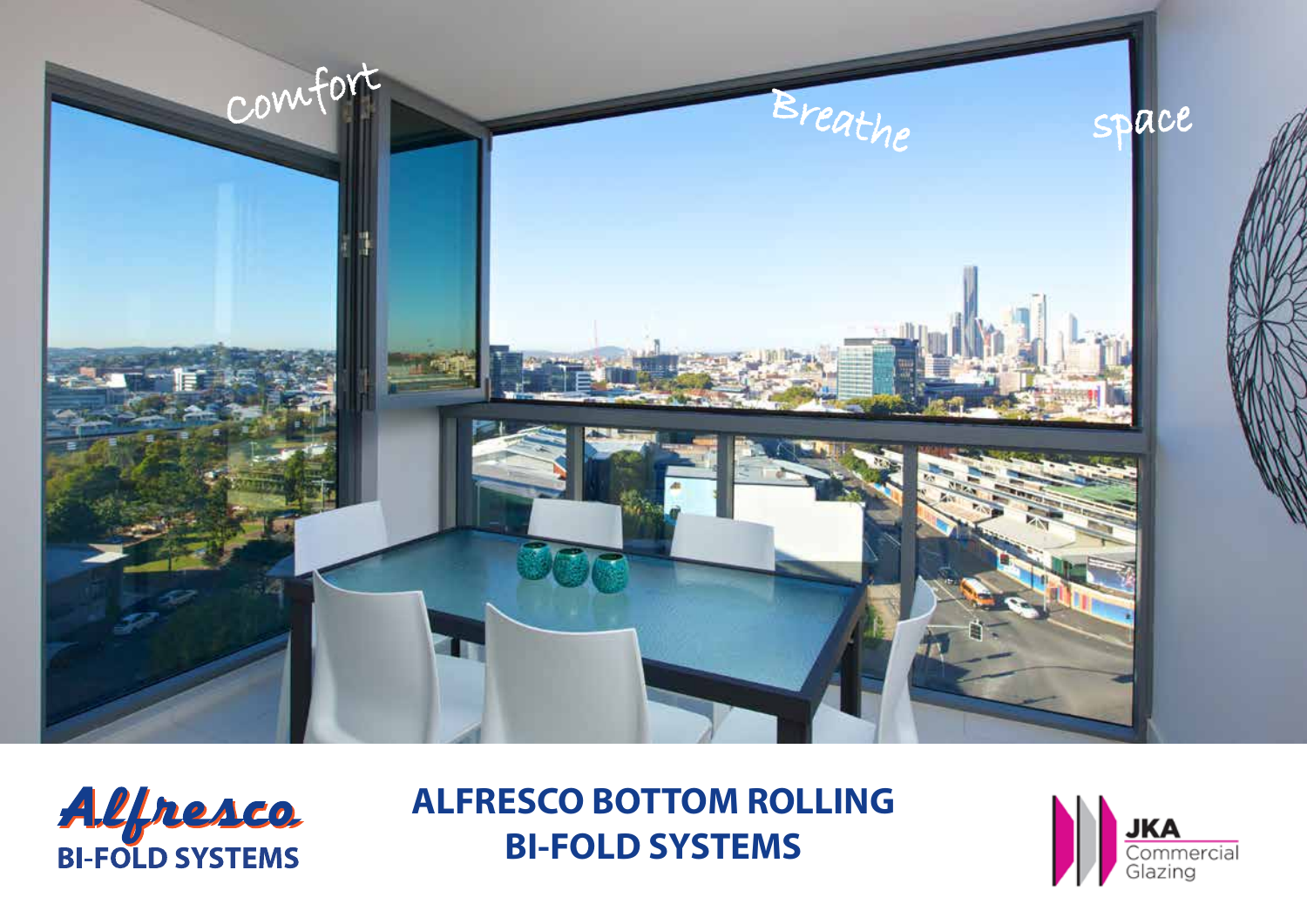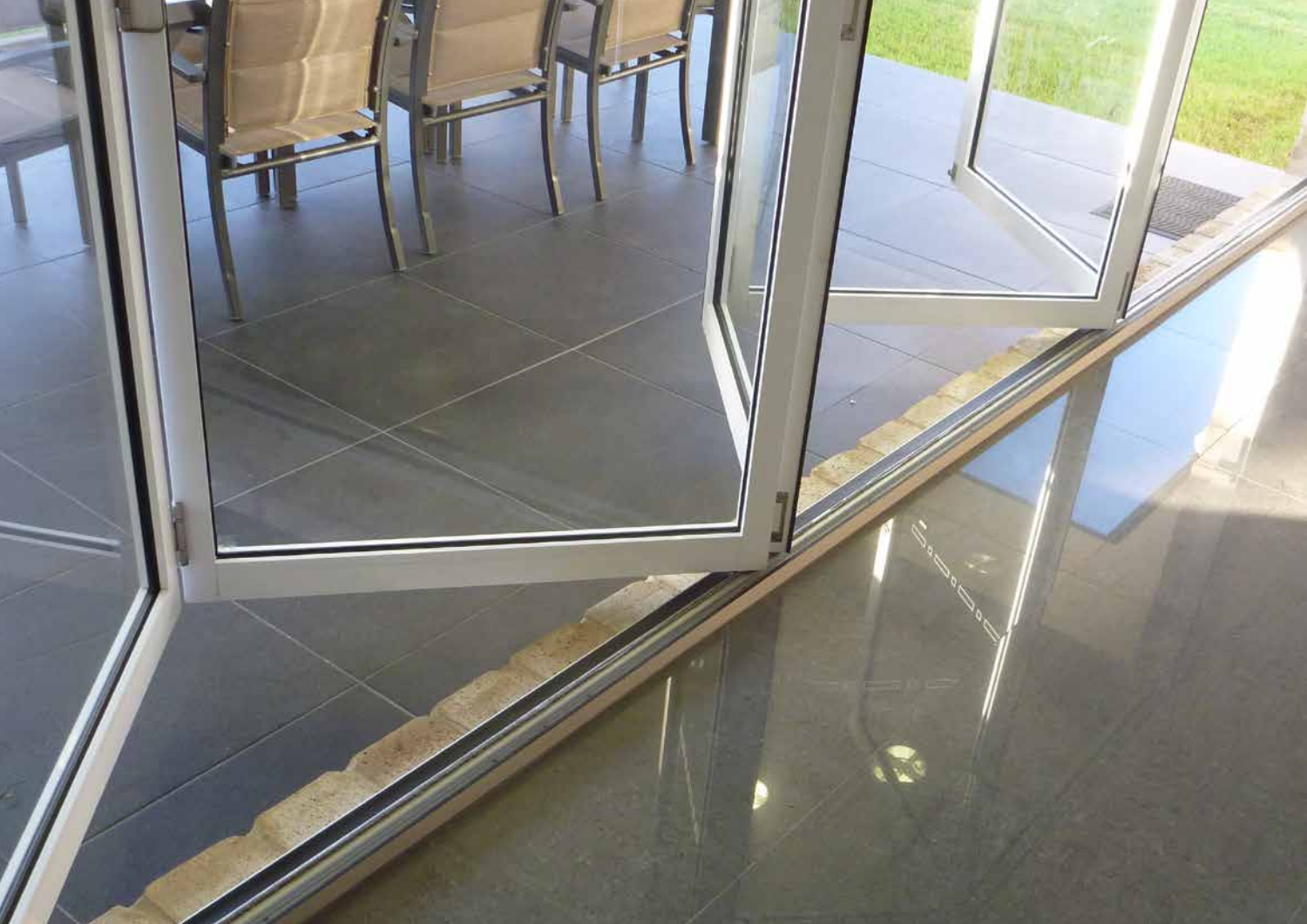**Functionality, Performance, Beauty:**

**The ALFRESCO Bottom Rolling Bi-Fold System opens the door to a whole new world.** 

**ALFRESCO Bottom Rolling adds flair and flexibility to the widest range of applications, from the most modest Private Homes or Architecturally designed Residences to ambitious Retail Outlets, Restaurants or Commercial Projects.**

**ALFRESCO Bottom Rolling Bi-Fold System allows for the cost effective remodel or retrofit of any opening that previously had a sliding door. Now everyone can enjoy the benefits of folding doors, combining the pleasures of a seamless indoor/outdoor lifestyle with fingertip operation.**

#### **Versatile:**

**Inward or Outward opening configurations combined with the 90 degree postless corner option ensures Ezi operation that will give you uninterrupted views to the outside, allowing you to bring the outdoors in.**

### **For Business or Pleasure:**

**The ALFRESCO Bottom Rolling Bi-Fold System enables you to create openings free of fixed glass panels, mullions or posts. Bifold Windows are suitable for a range of smaller Residential and Commercial openings including Counters and Serveries, as an alternative to conventional windows in bedrooms or living areas.Successfully bring the functionality and style of bifold technology to smaller scale openings.**

#### **New Technology:**

**Utilising Centor's new bottom rolling technology, quality folding doors and windows are within reach of every existing building and to every door and window manufacturer. Equally suited for easy installation by both DIYers and professionals, the patented system installs with simple hand and power tools and requires no structural changes to the building. With features such as Sill covers to avoid dirt collecting in the tracks, Guards which work like a snow plough to remove any debris and Drainage holes to flush away water and dust, the Alfresco Bottom Rolling system folding doors and windows can continue to open and close as new, long past their 10 year guarantee. Designed to Comply with Australian Standards AS2047.**